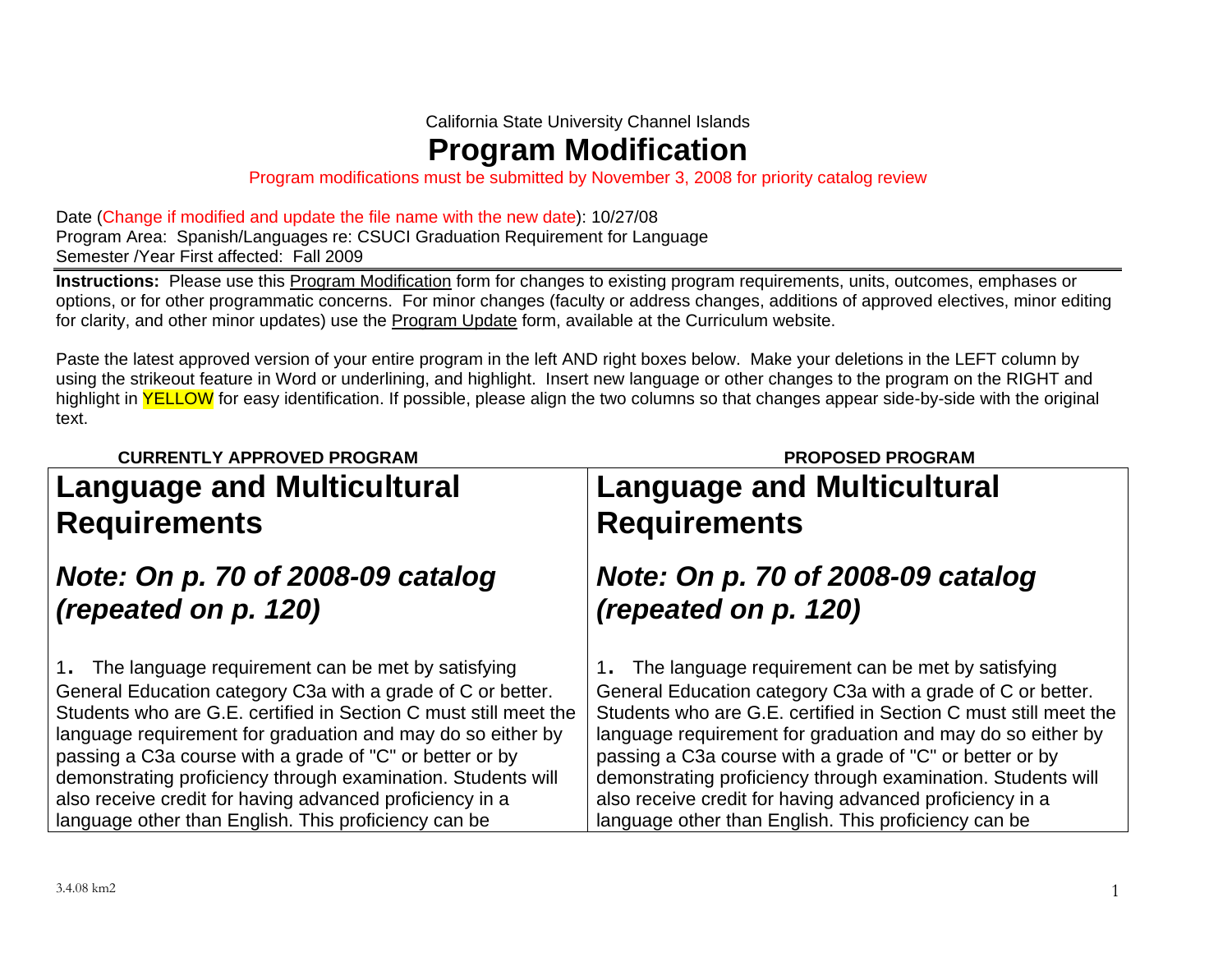| demonstrated via an examination that assesses the student's<br>language skills (speaking, listening, reading and writing) on a<br>variety of informal and formal topics. By passing this<br>examination, students fulfill the graduation exit requirement for<br>language. For purposes of the General Education requirement,<br>however, students receive content credit but not unit credit.<br>2. The multicultural requirement can be met by satisfying<br>General Education category C3b with a grade of C or better. | demonstrated by taking and earning a grade of "C" or better in<br>an upper-division language (e.g., Spanish) class, or via an<br>examination that assesses the student's language skills<br>(speaking, listening, reading and writing) on a variety of<br>informal and formal topics. By taking and earning a grade of<br>"C" in an upper-division language course or by passing an<br>examination, students fulfill the graduation exit requirement for<br>language. For purposes of the General Education requirement,<br>however, students passing by examination receive content<br>credit but not unit credit. |
|----------------------------------------------------------------------------------------------------------------------------------------------------------------------------------------------------------------------------------------------------------------------------------------------------------------------------------------------------------------------------------------------------------------------------------------------------------------------------------------------------------------------------|---------------------------------------------------------------------------------------------------------------------------------------------------------------------------------------------------------------------------------------------------------------------------------------------------------------------------------------------------------------------------------------------------------------------------------------------------------------------------------------------------------------------------------------------------------------------------------------------------------------------|
|                                                                                                                                                                                                                                                                                                                                                                                                                                                                                                                            | 2. The multicultural requirement can be met by satisfying<br>General Education category C3b with a grade of C or better.                                                                                                                                                                                                                                                                                                                                                                                                                                                                                            |

### **SUMMARY OF CHANGES**

To add that another way to demonstrate advanced proficiency in a language other than English, in addition to by examination, is by successfully taking an upper-division language class.

## **JUSTIFICATION**

The current status is that students can demonstrate advanced proficiency in a language other than English by taking an examination. The proposed change would provide students the option to demonstrate proficiency by also successfully taking an upper-division language course. Taking an upper-division language course would allow students to demonstrate proficiency and learn content (e.g. cultural, linguistic, literary, translation).

Note: At this writing the only upper-division language courses are in Spanish, and all are taught in Spanish. It is Spanish-speakers who represent the highest percentage of those seeking alternative means of demonstrating language proficiency in order to fulfill the CSUCI graduation requirement for language.

| Terry L. Ballman                 | 10/27/08 |
|----------------------------------|----------|
| Proposer of Program Modification | Date     |